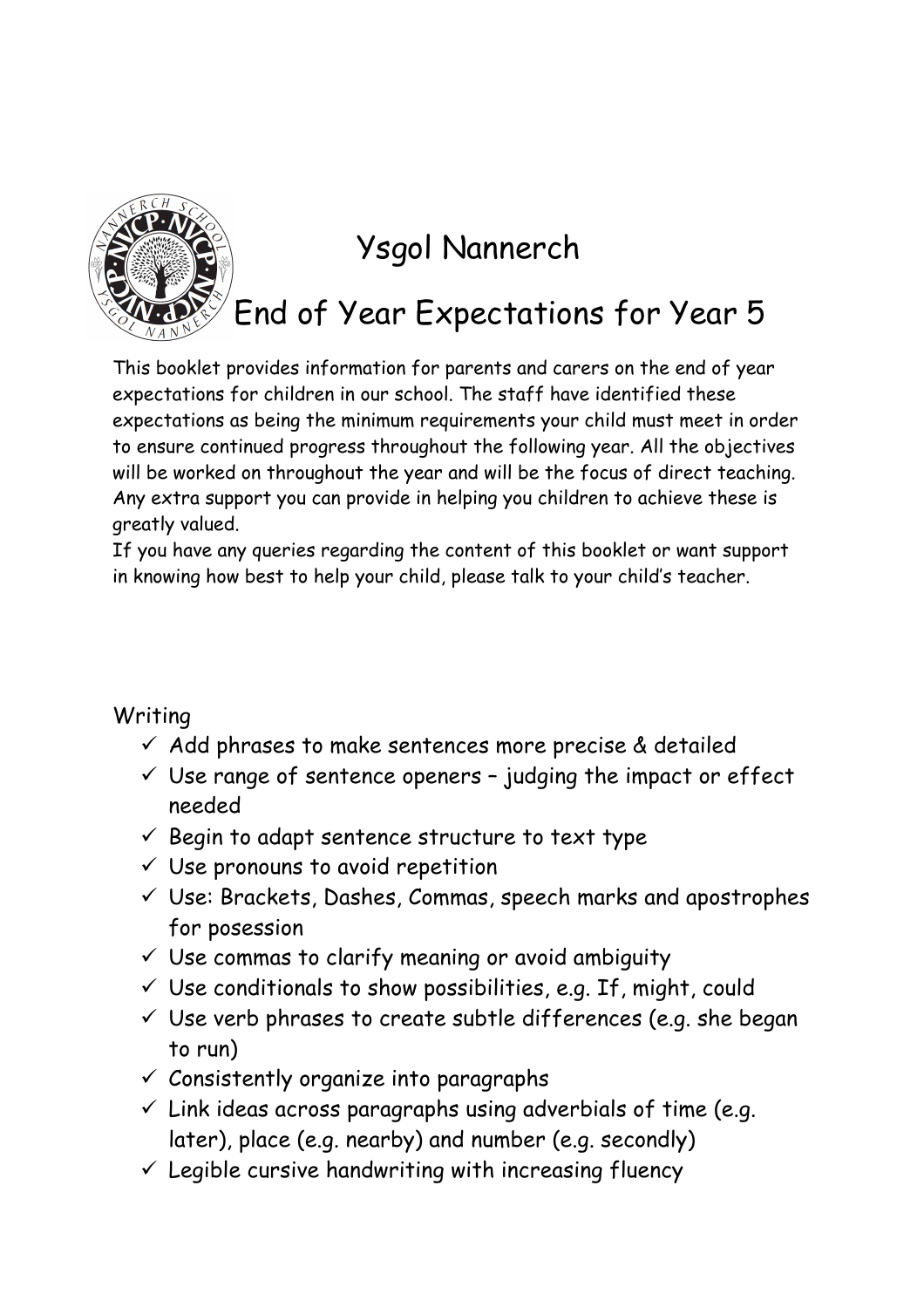Reading, Speaking and Listening

- $\checkmark$  Summarises main points of an argument or discussion within their reading & makes up own mind about issue/s
- $\checkmark$  Read extended texts individually for sustained periods
- $\checkmark$  Identify how punctuation relates to sentence structure and can affect meaning
- $\checkmark$  Skim for key words
- $\checkmark$  Can compare two texts
- $\checkmark$  Appreciates that people use bias in persuasive writing
- $\checkmark$  Appreciates how two people may have a different view on the same event
- $\checkmark$  Draw inferences from the text
- $\checkmark$  Varies voice for direct or indirect speech
- $\checkmark$  Uses more than one source when carrying out research
- $\checkmark$  Creates set of notes to summarise what has been read
- $\checkmark$  To know not to interrupt when someone else is saying something
- $\checkmark$  Listen to others responsively in discussion and link own ideas clearly to others' views, even when these views are different